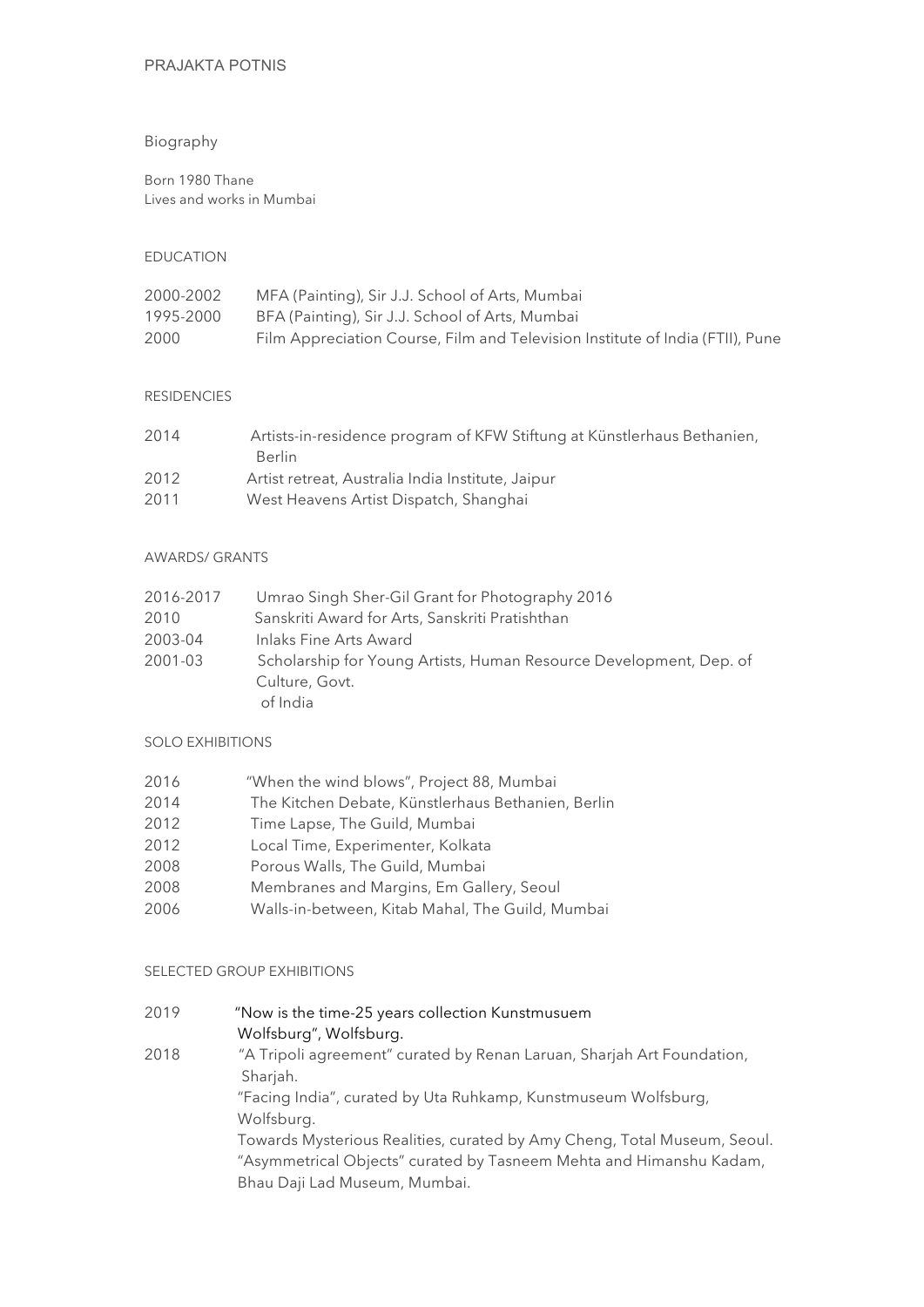|         | 2020 with KGFat Horniman circle, Mumbai.                                                                                     |
|---------|------------------------------------------------------------------------------------------------------------------------------|
|         | "the end is only the beginning", Sensorium festival, Sunaparanta, Goa.                                                       |
| 2017    | Towards Mysterious Realities, curated by Amy Cheng, TKG foundation and                                                       |
|         | Cube space, Taipei.                                                                                                          |
|         | O.K video - Indonesia media arts festival curated by Julia Sarisetiati and                                                   |
|         | Renan Laru-an.                                                                                                               |
|         | Wooden Horse in Boggy Land: Four Propositions about Landscape, curated                                                       |
|         | by Prajna Desai, Project 88, Mumbai.                                                                                         |
|         | India Re-Worlded: Seventy Years of Investigating a Nation, Curated by                                                        |
|         | Arshiya Lokhandwala   Gallery Odyssey.                                                                                       |
| 2016    | The Eight climate, (what does art do?) curated by Maria Lind for the 11 <sup>th</sup>                                        |
|         | Gwangju Biennale, Gwangju.                                                                                                   |
|         | Given Time   Gallery Odyssey   Curated by Arshiya Lokhandwala.                                                               |
| 2015    | After midnight: Indian Modernism to contemporary India, 1947/1997,                                                           |
|         | Queens Museum, New York.                                                                                                     |
|         | One and one make eleven - Contemporary art from India, Kunsthaus                                                             |
|         | Langenthal, Langenthal.                                                                                                      |
|         | Earth Bound, Project 88, Mumbai.                                                                                             |
|         | Missing pavilion, curated by Gayatri Sinha.                                                                                  |
| 2014    | Kochi - Muziris Biennale. curated by Jitish Kalat, Kochi.                                                                    |
|         | Aesthetic Bind- Cabinet Closet Wunderkammer, curated by Geeta Kapur                                                          |
|         | Chemould Art Gallery, Mumbai.                                                                                                |
|         | Across the lines, Insitu, Berlin.                                                                                            |
|         | Textile Languages, Thalie Art Foundation, Brussles.<br>And I Laid Traps For The Troubadours Who Get Killed Before They Reach |
|         | Bombay, Kadist Art Foundation, Paris; Clark House Initiative, Mumbai.                                                        |
|         | Bright Noise, curated by Girish Shahane, Chennai Art Festival.                                                               |
| 2013    | We Are Ours: A Collection Of Manifestos For The Instant, Clark House                                                         |
|         | Initiative, Khoj International Artists' Association, Mumbai.                                                                 |
|         | Shamans And Dissent, Artist Dispatch Project, Hanart Tz Gallery, Hong Kong                                                   |
|         | L'exigence de la saudade, Kadist Art Foundation, Paris.                                                                      |
|         | We Have Arrived Nowhere, II Transnational Pavilion, Venice.                                                                  |
|         | Uncomfortably Numb: Investigating The Uncanny In Contemporary Times,                                                         |
|         | Lakeeren Gallery, Mumbai.                                                                                                    |
| 2009-12 | Indian Highway, Ullens Center for Contemporary Art, Beijing; MAXXI                                                           |
|         | National Museum of XXI Century Arts, Rome; Lyon Museum of                                                                    |
|         | Contemporary Art; Astrup Fearnley Museum of Modern Art, Oslo.                                                                |
| 2011    | Generation in Transition: New Art from India, Zacheta National Gallery of Art,                                               |
|         | Warsaw/Poland; Contemporary Art Centre, Vilnius/Lithuania.                                                                   |
|         | Home Spun, Devi Art Foundation, Gurgaon/Delhi.                                                                               |
| 2010    | Under the Banyan Tree - India Awakens, Essl Museum,                                                                          |
|         | Klosterneuburg/Wien, Austria.                                                                                                |
|         | The Evolution of the Species, Institute of Contemporary Indian Art (ICIA),                                                   |
|         | Mumbai.                                                                                                                      |
|         | Recycled, Bose Pacia, Kolkata.                                                                                               |
|         | Re-claim/Re-cite/Re-cycle, Latitude 28, New Delhi.                                                                           |
|         | The Landscape of Where, Mirchandani and Steinruecke, Mumbai.                                                                 |
|         | Multitudes, Goethe-Institut / Max Mueller Bhavan, Bangalore.                                                                 |
|         | Material Texts, Kashi Art Gallery, Kochi.                                                                                    |
| 2008    | Everything 2008: 12 Artists from India, Willem Baars Projects, Amsterdam.                                                    |
|         | Moscow to Mumbai, Eugene Gallery, Seoul                                                                                      |